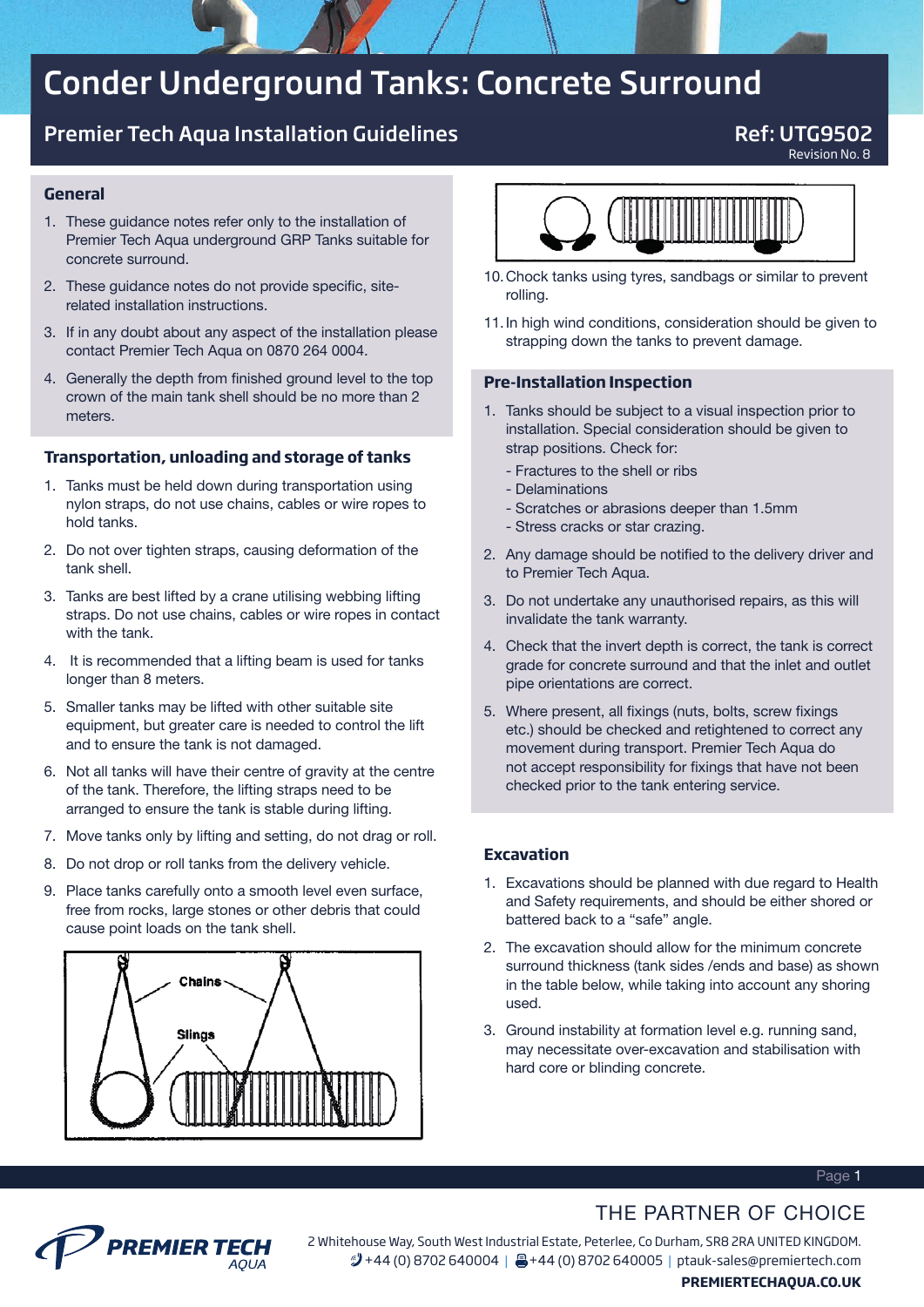





#### Minimum Concrete Surround Thickness

| Tank Diameter (mm): D | 'a' Minimum (mm) | 'b' Minimum (mm) |
|-----------------------|------------------|------------------|
| 1000                  | 150              | 150              |
| 1200                  | 150              | 150              |
| 1500                  | 200              | 200              |
| 1800                  | 250              | 250              |
| 2500                  | 300              | 300              |
| 3000                  | 300              | 300              |
| 4000                  | 350              | 300              |

## **Buoyancy and Anchoring**

1. The dimensions, in the above table, may need to be increased if there is a risk of high ground water level at the tank location. To avoid floatation we recommend a factor of safety of 1.5 against floatation. Mass concrete has a minimum density of 2,300 kg/m3.

#### **Concrete Specification**

- 1. The specification for the concrete mix to surround the tank should be selected by the tank installer taking into account the site conditions and application requirements.
- 2. For a typical non-structural application in good ground conditions, with non-aggressive soils, a concrete with a 28 day compressive strength of 20 to 30N/mm2 with a 25 to 50mm slump, complying with the relevant BS EN, is generally suitable. For non-typical applications, aggressive soils or structural applications, specialist advice should be obtained.

## **Lift height (Rate of Rise)**

1. Determine the lift height (m), or rate of rise (m/h) for the specific concrete type used, to ensure that a design pressure (P max) of 15kN/m2 on the tank is not exceeded.

## **Vibration**

1. The design of the tank assumes minimal compaction of the surrounding concrete. Where necessary, this may be extended to include light internal vibration. Do not use deep revibration which will substantially increase the pressure on the tank, possibly causing failure.

#### **Impact of Concrete on Discharge**

1. The effects of concrete discharge impact are considerable. These effects must be considered to ensure the maximum pressure of 15kN/m2 on the tank is not exceeded. Under no circumstances should concrete be discharged directly onto the tank.

#### **Live Load**

1. If the tank is installed in an area where traffic, or other superimposed loadings can be applied, a structural engineer should be consulted, to design a reinforced concrete slab spanning over the tank. This is to prevent the load being transmitted to the tank (or its concrete surround). If this slab is constructed immediately above the tank, it should be separated from the concrete surrounding the tank by compressible material.

#### Page 2

# THE PARTNER OF CHOICE



2 Whitehouse Way, South West Industrial Estate, Peterlee, Co Durham, SR8 2RA UNITED KINGDOM. 2 +44 (0) 8702 640004 | A +44 (0) 8702 640005 | ptauk-sales@premiertech.com

#### **PREMIERTECHAQUA.CO.UK**